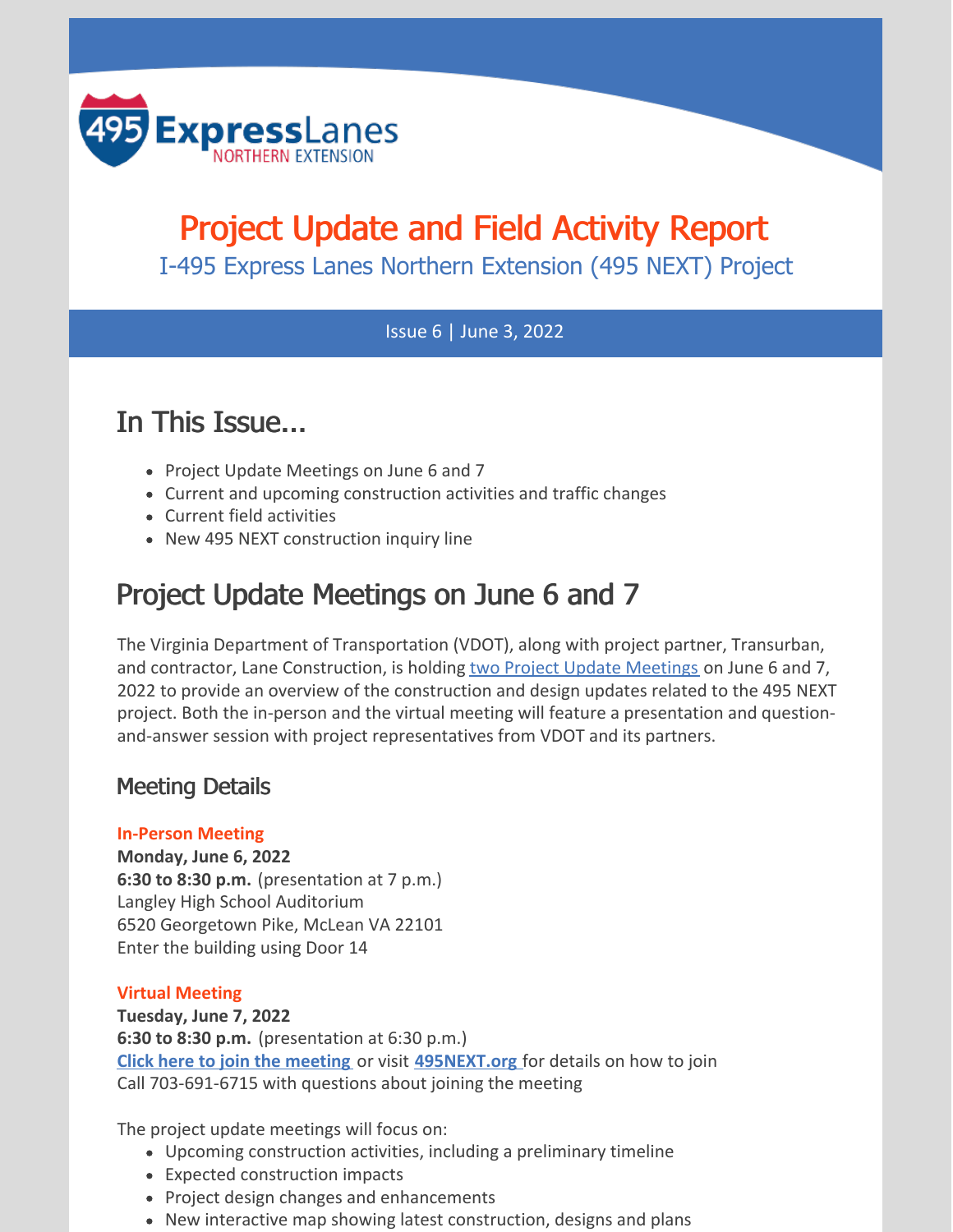Coordination with the adjacent George Washington Memorial Parkway rehabilitation project and the New American Legion Bridge I-270 Traffic Relief Plan

# Current and Upcoming Construction and Traffic Changes

## Scheduled Closures for Upcoming Week of June 3-10

- Double-left lane closures overnight on Friday, June 3 on southbound I-495 between the George Washington Memorial Parkway and Old Dominion Drive for placing barriers in preparation for realigning the Beltway to the outside and creating a safe working space in the center for bridge pier construction. In the event of inclement weather, this double-lane closure will occur overnight on Saturday, June 4.
- Night-time double-lane closures overnight on Monday, June 6, and overnight on Tuesday, June 7, from 9:30 p.m. to 5 a.m. on northbound I-495 from the Dulles Access Road to the George Washington Memorial Parkway for traffic sign removal and electronics work.
- Daytime single lane closures from Monday, June 6 through Friday, June 10 from 9:30 a.m. to 3 p.m. on the east- and westbound Georgetown Pike Bridge over I-495 for preparations for future construction activities.

## Closure of Green Arrow/Red X Left-Shoulder Lane on I-495 North

The Green Arrow/Red X left-shoulder lane on northbound I-495 between where the current 495 Express Lanes end near the Dulles Access Road and the George Washington Memorial Parkway closed [permanently](https://www.virginiadot.org/newsroom/northern-virginia/2022/triple-lane-closure-on-north--and-southbound-i-495-planned-for-tonight-wed-june-16-1-2022.asp) overnight on June 1. The closure of the shoulder lane, which previously was open during morning and afternoon peak travel periods, was necessary to make space in the center of the Beltway for construction of new bridges that will span the wider, future Beltway at Old Dominion Drive, Georgetown Pike and Live Oak Drive.

In addition to the northbound left-shoulder lane closing, other construction activities taking place in June include:

- Closing the southbound center shoulder;
- Restriping and realigning the general-purpose lanes to create space in the center of I-495; and
- Placing temporary barriers to secure the center work zone for the safety of drivers and workers.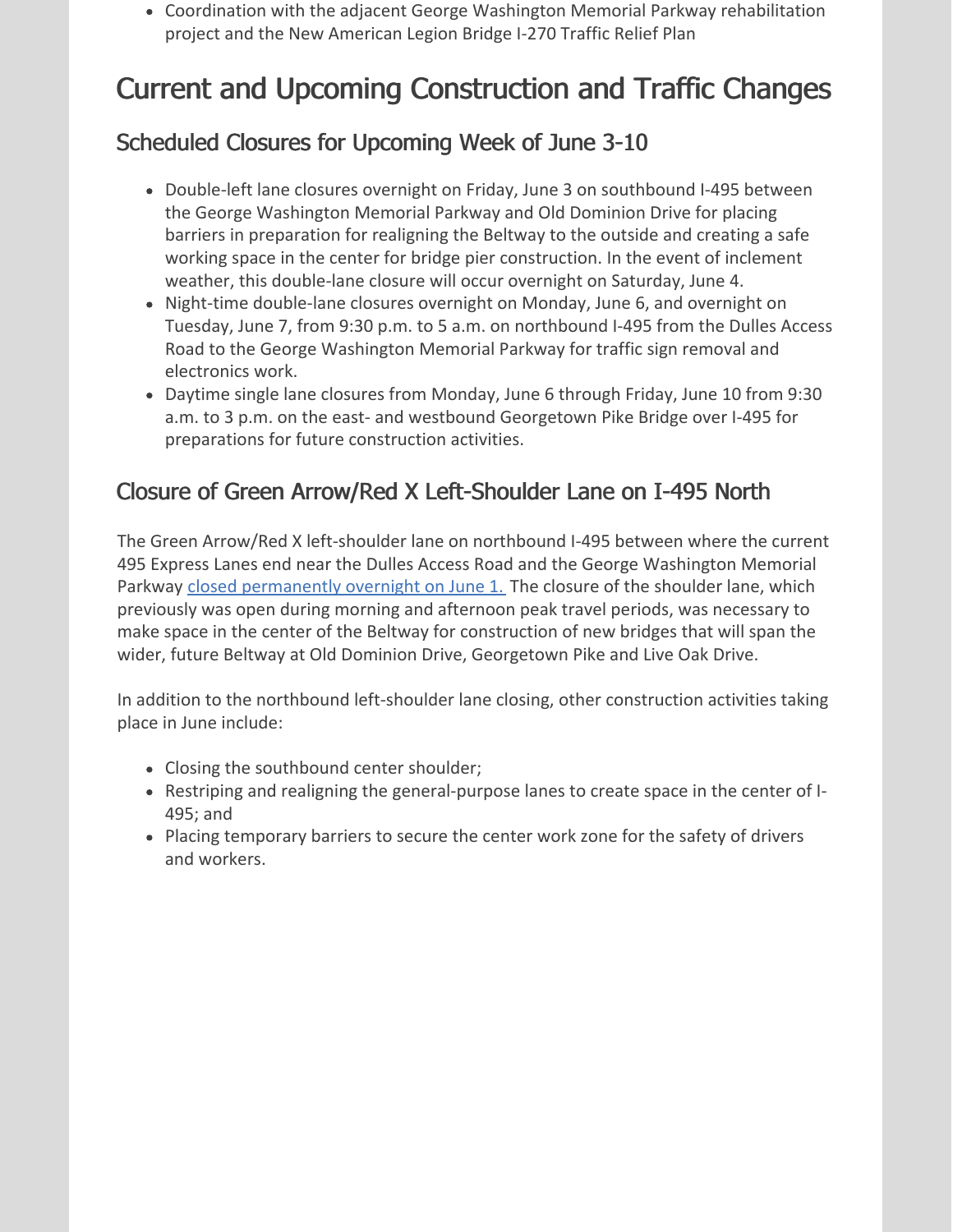

**Periodic lane closures are required to complete this work but will be scheduled during non-peak travel hours.** Travelers approaching the construction area should anticipate delays and plan accordingly.

### Georgetown Pike Bridge

In mid-June, VDOT will begin replacing the existing Georgetown Pike Beltway bridge.

In sequence, the center median of the bridge will be demolished, and a temporary traffic barrier will be installed along the westbound shoulder. Next, east- and westbound traffic will be shifted south on the existing bridge and temporary traffic signals will be installed to enable the removal of the existing signals. When the northern portion of the bridge is rebuilt to span the wider Beltway, traffic will be shifted to the north and the current southern portion of the bridge will be demolished and rebuilt.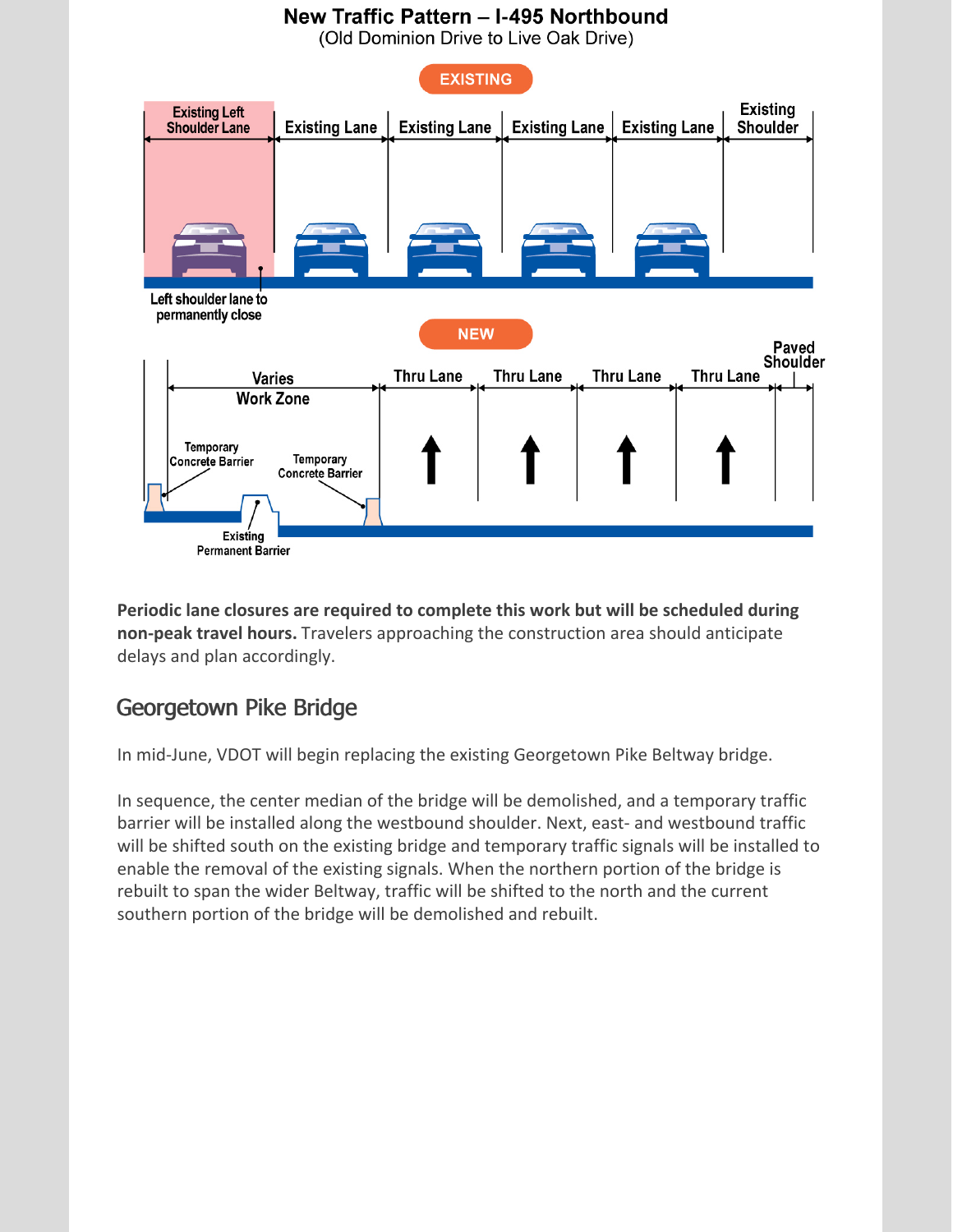

**The Georgetown Pike bridge work will require periodic lane closures during non-peak travel periods (midday and overnight hours).** Travelers approaching the Georgetown Pike bridge should anticipate delays and plan their trips accordingly.

When completed, the reconfigured Georgetown Pike Interchange will provide several improvements, including:

- A channelized, free-flow right turn from westbound Georgetown Pike to northbound I-495;
- An on-ramp to northbound I-495 that will provide increased merge distance; and
- A wider Georgetown Pike bridge that will include a six-foot-wide sidewalk and a trail connection to Scotts Run Nature Preserve.

# New Construction Inquiry Line

Have a question about 495 NEXT construction? VDOT has established a new construction project inquiry line at **703-592-6430** where you can get answers to your individual questions.

# Project Background

The 495 Express Lanes Northern Extension project (495 NEXT) is extending the existing 495 Express Lanes north by two-and-a-half miles from the Dulles Corridor interchange to the George Washington Memorial Parkway interchange in the vicinity of the American Legion Bridge. The project will provide new and improved connections at the Dulles Corridor and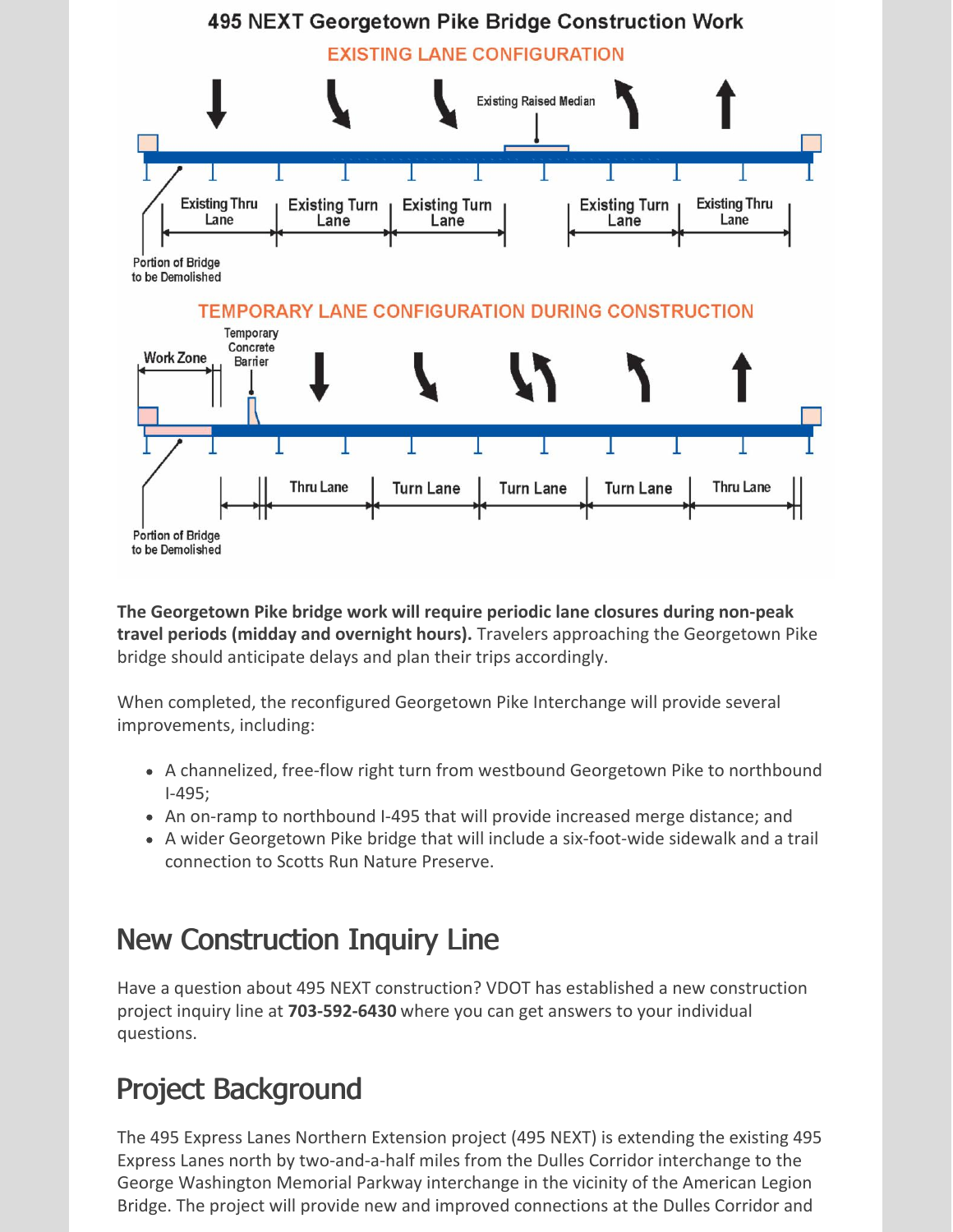George Washington Memorial Parkway.

Other project benefits include four miles of new bicycle and pedestrian connections including a shared-use path parallel to I-495 from Lewinsville Road to near Live Oak Drive, replacement or rehabilitation of seven bridges with pedestrian accommodations, replacement of nine existing noise walls and construction of a new noise wall along Live Oak Drive in the vicinity of the George Washington Memorial Parkway interchange, environmental improvements introducing stormwater management facilities and funding restoration of the stream at Scotts Run, and dedicated funding to support transit improvements in the corridor including new bus service over the American Legion Bridge.

*495 NEXT is a public-private partnership project between the Commonwealth of Virginia and Transurban, operator of the existing 495 Express Lanes. Lane Construction is the designbuild contractor for the project. The new extended lanes are scheduled to open in 2025.*